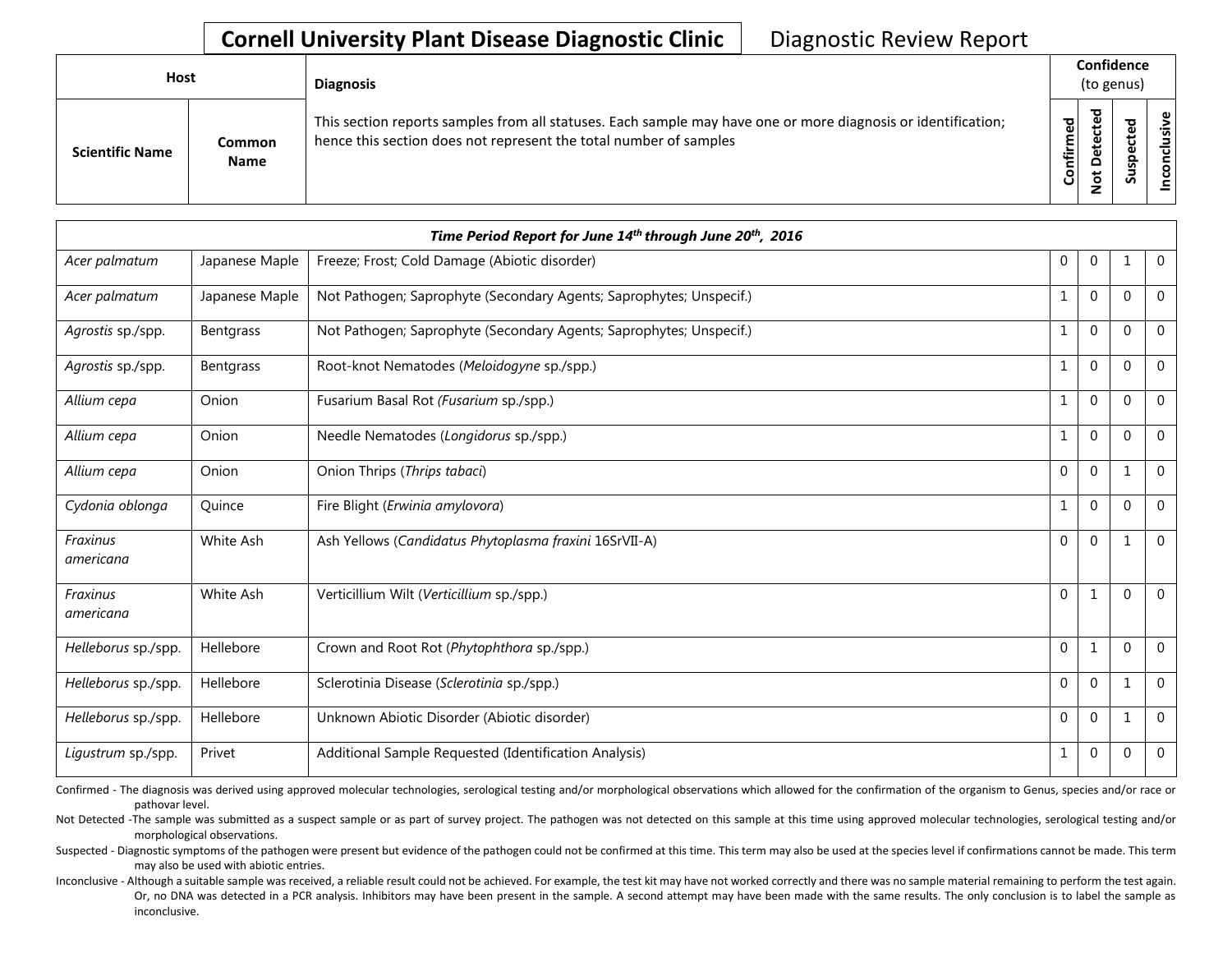## **Cornell University Plant Disease Diagnostic Clinic** | Diagnostic Review Report

| Host                   |                       | <b>Diagnosis</b>                                                                                                                                                                   |                              | Confidence<br>(to genus) |                            |                      |
|------------------------|-----------------------|------------------------------------------------------------------------------------------------------------------------------------------------------------------------------------|------------------------------|--------------------------|----------------------------|----------------------|
| <b>Scientific Name</b> | Common<br><b>Name</b> | This section reports samples from all statuses. Each sample may have one or more diagnosis or identification;<br>hence this section does not represent the total number of samples | ъ<br>ω<br><b>onfirm</b><br>Ū | ъ<br>◠<br>$\rightarrow$  | ω<br>∸<br>ω<br>௨<br>s<br>n | စ္၊<br>$\frac{2}{3}$ |

| Ligustrum sp./spp.         | Privet | Privet Bud Mite (Aculus ligustri)           | $\mathbf 0$    | $\mathbf{0}$ | 1              | $\mathbf{0}$ |
|----------------------------|--------|---------------------------------------------|----------------|--------------|----------------|--------------|
| Ligustrum sp./spp.         | Privet | Root Damage (Abiotic disorder)              | $\mathbf 0$    | $\mathbf{0}$ | 1              | $\mathbf 0$  |
| Ligustrum sp./spp.         | Privet | Thrips Damage (Unidentified Thrips)         | $\mathbf{1}$   | $\mathbf 0$  | $\Omega$       | $\mathbf{0}$ |
| Lilium sp./spp.            | Lily   | High Soil Moisture (Abiotic disorder)       | $\mathbf 0$    | $\mathbf 0$  | $\mathbf{1}$   | $\mathbf 0$  |
| Lilium sp./spp.            | Lily   | Unspecified Pathology (Pythium sp./spp.)    | $\mathbf{1}$   | $\mathbf 0$  | $\mathbf 0$    | $\mathbf 0$  |
| Lycopersicon<br>esculentum | Tomato | Nutritional Deficiency (Abiotic disorder)   | $\mathbf 0$    | $\mathbf 0$  | $\overline{2}$ | $\mathbf 0$  |
| Lycopersicon<br>esculentum | Tomato | Stem Canker (Unidentified Canker)           | 3              | $\mathbf{0}$ | $\Omega$       | $\mathbf 0$  |
| Lycopersicon<br>esculentum | Tomato | Stem Rot (Botrytis sp./spp.)                | $\overline{2}$ | $\mathbf 0$  | $\Omega$       | $\mathbf 0$  |
| Lycopersicon<br>esculentum | Tomato | High Soluble Salt (Abiotic disorder)        | $\mathbf{0}$   | $\mathbf{0}$ | $\mathbf{1}$   | $\mathbf{0}$ |
| Lycopersicon<br>esculentum | Tomato | No Pathogen Found (Identification Analysis) | $\mathbf{1}$   | $\mathbf{0}$ | $\Omega$       | $\mathbf{0}$ |
| Lycopersicon<br>esculentum | Tomato | Sclerotinia Stem Rot (Sclerotinia sp./spp.) | $\mathbf{1}$   | $\mathbf 0$  | $\Omega$       | $\mathbf 0$  |
| Lycopersicon<br>esculentum | Tomato | Leaf Mold (Passalora fulva)                 | $\mathbf{1}$   | $\mathbf 0$  | $\mathbf 0$    | $\mathbf 0$  |

Confirmed - The diagnosis was derived using approved molecular technologies, serological testing and/or morphological observations which allowed for the confirmation of the organism to Genus, species and/or race or pathovar level.

Not Detected -The sample was submitted as a suspect sample or as part of survey project. The pathogen was not detected on this sample at this time using approved molecular technologies, serological testing and/or morphological observations.

Suspected - Diagnostic symptoms of the pathogen were present but evidence of the pathogen could not be confirmed at this time. This term may also be used at the species level if confirmations cannot be made. This term may also be used with abiotic entries.

Inconclusive - Although a suitable sample was received, a reliable result could not be achieved. For example, the test kit may have not worked correctly and there was no sample material remaining to perform the test again. Or, no DNA was detected in a PCR analysis. Inhibitors may have been present in the sample. A second attempt may have been made with the same results. The only conclusion is to label the sample as inconclusive.